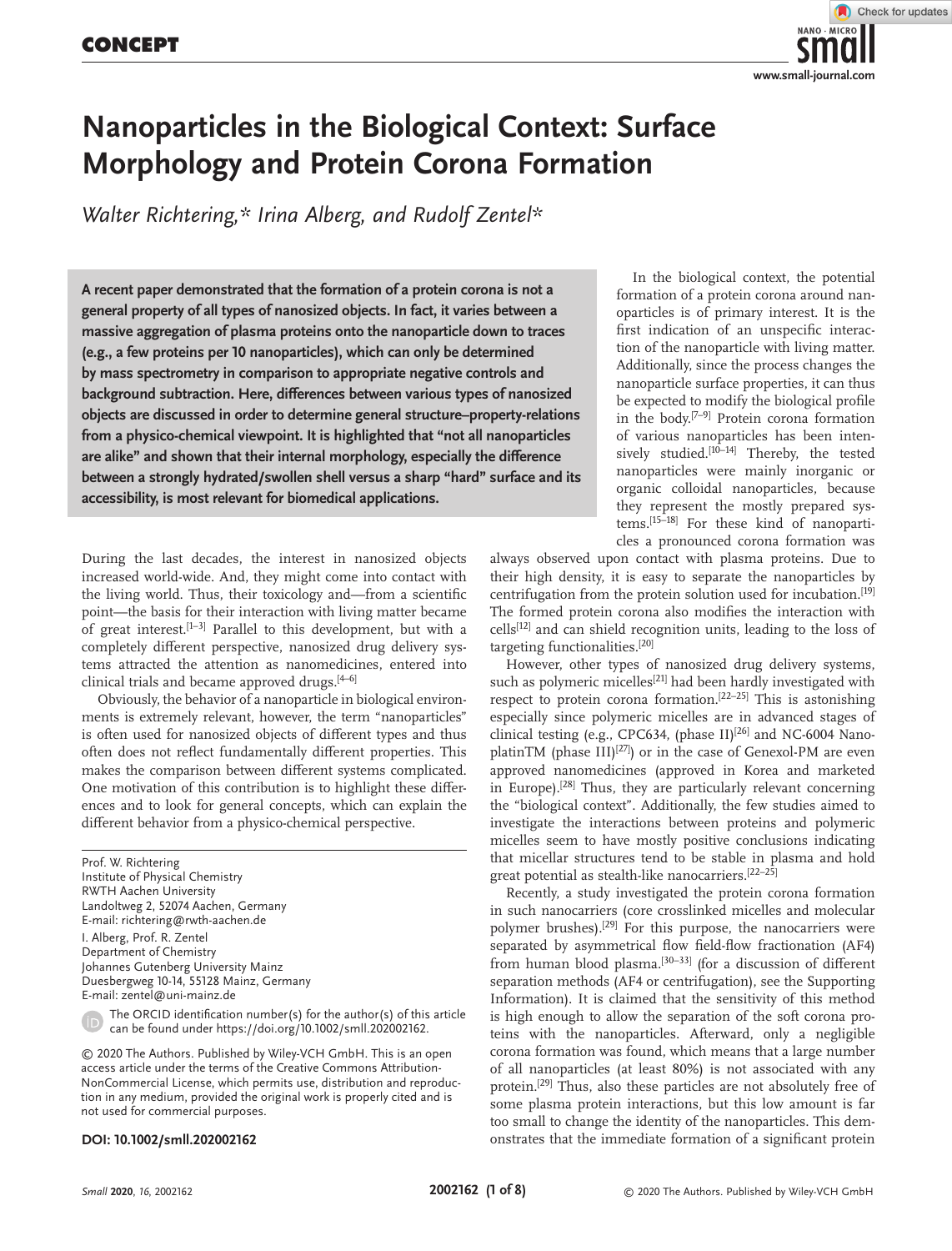corona is not a general property of all nanosized objects, which are in contact with plasma proteins.

**www.advancedsciencenews.com**

**IDVANCED IENCE NEWS** 

Now, during publication of these results, many raised questions were just of the type "corona formation has been studied so intensively, why is it not found here?" This is the case because not all nanosized systems are alike. And, this is the starting point for this concept paper. During writing, we were looking for general concepts, which can explain differences in the interaction of various artificial nanoparticulate systems with plasma proteins from a physico-chemical perspective (colloid science). We decided to start from different, relatively simple (straight forward) structures, although some of the nanoparticulate structures used for biomedical applications are quite complex.[14,34,35] For these more simple structures, we discuss different possibilities to reduce the amount of plasma interaction and preconditions to prepare such structures.

It is thereby not the intention to claim that plasma adsorption is generally negative and especially not that nanosized systems, which are different from core crosslinked micelles, will not be useful in the biomedical context. In addition, in vivo incubation of these nanoparticles in the body would probably lead to a larger amount of enriched proteins as reported by Hadjidemetriou, Dawson, Kostarelos, and coworkers for liposomal nanoparticles recollected from the blood of animals and patients.[36,37] That is not astonishing, as things, which happen in the complex living body with all enzymatic activities are beyond such general concepts.

At first, the formation of a protein layer on macroscopic surfaces in contact with an aqueous protein solution (like, e.g., plasma) is known for a long time.<sup>[38-40]</sup> It happens on implants, but also needles, stents, and on lab equipment used to analyze biological samples. This has led to many attempts to reduce the formation of a plasma film on the surface. Considering the surface material, it is important that it is selected under the terms of the socalled "Whitesides rules"<sup>[41,42]</sup> to reduce interactions with plasma proteins, which are mostly driven by electrostatic and hydrophobic interactions. According to the Whitesides rules, a surfacematerial is protein resistant if it is hydrophilic, not charged and, at best, has only hydrogen bond acceptor (no donor) properties. An efficient way to prevent protein adsorption is to coat a surface with a dense layer of strongly hydrated, water-swollen polymer brushes of this type of material. This brush system can then prevent the direct contact of the proteins to the (hydrophobic) surface by entropic repulsion, but without any attractive interaction of the brush with the water-soluble protein. This protection holds as far as the surface coverage is defect-free (see **Figure 1**).

This concept is also valid for nanoparticles. However, in this case, it is more difficult to assure (and to prove) that there are no defects in the hydrophilic shell. This is a limiting step for the use of amphiphiles, which can diffuse away and change places in equilibrium (see Figure 1).

Then, what is the difference between the core crosslinked micelles<sup>[21]</sup> for which only a negligible corona formation is found<sup>[29]</sup> and the colloidal nanoparticles studied earlier (and much more intensively)<sup>[15-17]</sup> for which corona formation is prominent? Thus, it is of prime interest to understand the basic interaction of different polymers and different general types of nanosized objects (see **Figure 2**) with the "biological surrounding".

In short, the core crosslinked polymer micelles discussed and studied recently<sup>[29]</sup> consist of a hydrophobic core, which is densely grafted with a hydrophilic shell. Any protein will, at first, get in contact with the highly swollen hydrophilic polymer brush, which gets denser as the protein tries to reach the hydrophobic part of the nanoparticle. In this situation, the hydrophilic polymer brushes act as an entropic cushion, keeping the proteins rather effectively away from the interface to the hydrophobic core if they are selected according to the "Whitesides rules". Thus, they resemble–from the side of nanomaterials–most closely surfaces, treated to prevent protein adsorption. From a structural point of view these nanosized objects can be located in between colloidal nanoparticles and micro- and nanogels (see Figure 2). In addition, since a core crosslinked polymeric micelle is, in fact, only one large molecule (every part is connected by covalent bonds), it cannot dissociate partly into unimers and change its surface topology, as it usually happens with non-crosslinked micelles (and also with detergents stabilizing a colloid) upon contact with the concentrated protein solution.

Figure 2 illustrates the fundamental differences between nano-objects of different kinds. Rigid, hard nanoparticles (left) display a sharp surface (surface roughness is typically negligible compared to the particle diameter). Such rigid nanoparticles need to be stabilized in aqueous media, independent of their chemical nature (e.g inorganic particles as silica, gold or iron oxide or organic nanoparticles as polystyrene latex particles). The stabilization needs to overcome the van-der-Waals attraction and can be achieved by i) electrostatic stabilization (surface charges can be generated either by dissociation of ionizable moieties at the surface or via adsorption of ions from the solution), ii) steric stabilization by macromolecules that are soluble in the aqueous medium and somehow fixed to the surface of the particle or iii) by "electrosteric" stabilization, that is a combination of (i) and (ii). $[43]$ 

Steric stabilization is also most prominent in nanohydrogels and core crosslinked polymer micelles, so it can be a unifying property. In colloids, it is, however, often achieved by reversible adsorption of amphiphilic polymers. Thus, the hard surface of colloids is—over time—usually directly accessible to small proteins as discussed above for planar surfaces in Figure 1.

Steric stabilization depends on the thickness of the hydrophilic polymer shell, as well as on the density of polymer segments within the shell. The latter typically decreases from the surface of the nanoparticle towards the periphery and can be controlled via i) the grafting density of the polymers at the surface, ii) the length, and iii) the architecture (especially possible branching) of the macromolecules.[43]

The fact that the density of polymer segments decays smoothly towards the periphery has the consequence that the surface is "fuzzy" as compared to hard nanoparticles and thus the "size" is less well-defined. Even for simple isotropic, spherical objects, different experimental techniques probe different properties and thus can lead to different "diameters". Dynamic light scattering, for example, determines the diffusion of objects in solution and is sensitive to the dangling chains in the periphery.<sup>[44,45]</sup> As a consequence, the hydrodynamic diameter is often bigger than the diameter obtained from, for example, electron microscopy.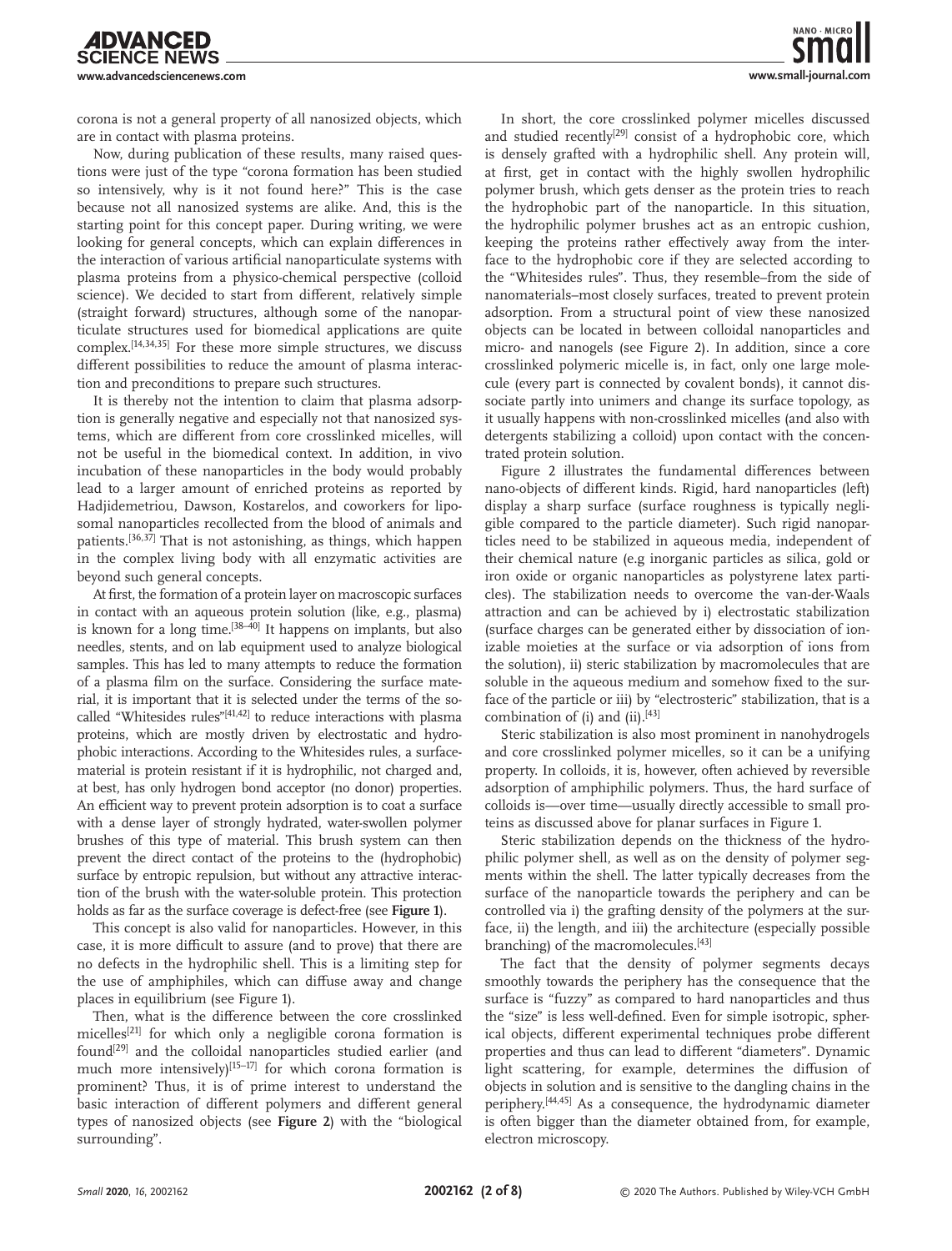

**Figure** 1. Schematic presentation of the interactions of water-soluble proteins (blue: hydrophilic, orange: hydrophobic) and surfaces: a) On a plain hard surface the protein can adsorb and change its conformation to maximize hydrophobic and electrostatic interactions. b) If the surface is coated with strongly hydrated swollen polymer brushes, the direct interaction between protein and polymer may be very close to zero (as both the polymer and the surface of the protein prefer the interaction with water). This non-interacting brush may, nevertheless, keep the protein away from the hard surface by entropic interactions. This requires, however, that the brush structure is and stays intact.

Nanohydrogels, on the other hand (Figure 2, right), consist of crosslinked water-soluble polymers, and thus are inherently stable as long as the aqueous medium is a good solvent. $[46,47]$ The degree of swelling of nanogels depends on the crosslinking density which might not be homogeneous inside the microgel. The surface of nanogels is characterized by dangling chains. Often, the solubility of polymers in water depends on parameters such as temperature, pH, and ionic strength. Nanogels based on temperature-sensitive macromolecules, for example, can collapse above the so-called volume phase transition temperature (VPTT) and thus become a nanoparticle that needs to be stabilized as discussed above in order to avoid flocculation.

As mentioned before, polymeric micelles (both uncrosslinked and core crosslinked) are a further class of nanoobjects that have similarities and differences as compared to colloidal structures and nanogels, respectively. After a selfassembly step, the core is not swollen by the solvent (water) (see **Figure 3**). Thus, the hydrophobic core (crosslinked or not) resembles a rigid nanoparticle (a colloid) but not a nanogel. Crosslinking of the core can provide—in addition—structural integrity of the micelles as compared to non-crosslinked micelles, where individual chains can be exchanged or even an entire micelle can disassemble. Generally, such polymeric micelles are under a lot of investigation and the significance



**Figure 2.** Various nano-objects, which are studied in the biological context (e.g., interaction with proteins). From left to right: colloids, polymeric micelles and nano- and microgels; while colloids possess a sharp interface, polymeric micelles and hydrogels extend solvated (hydrated) and highly swollen polymer chains into the environment.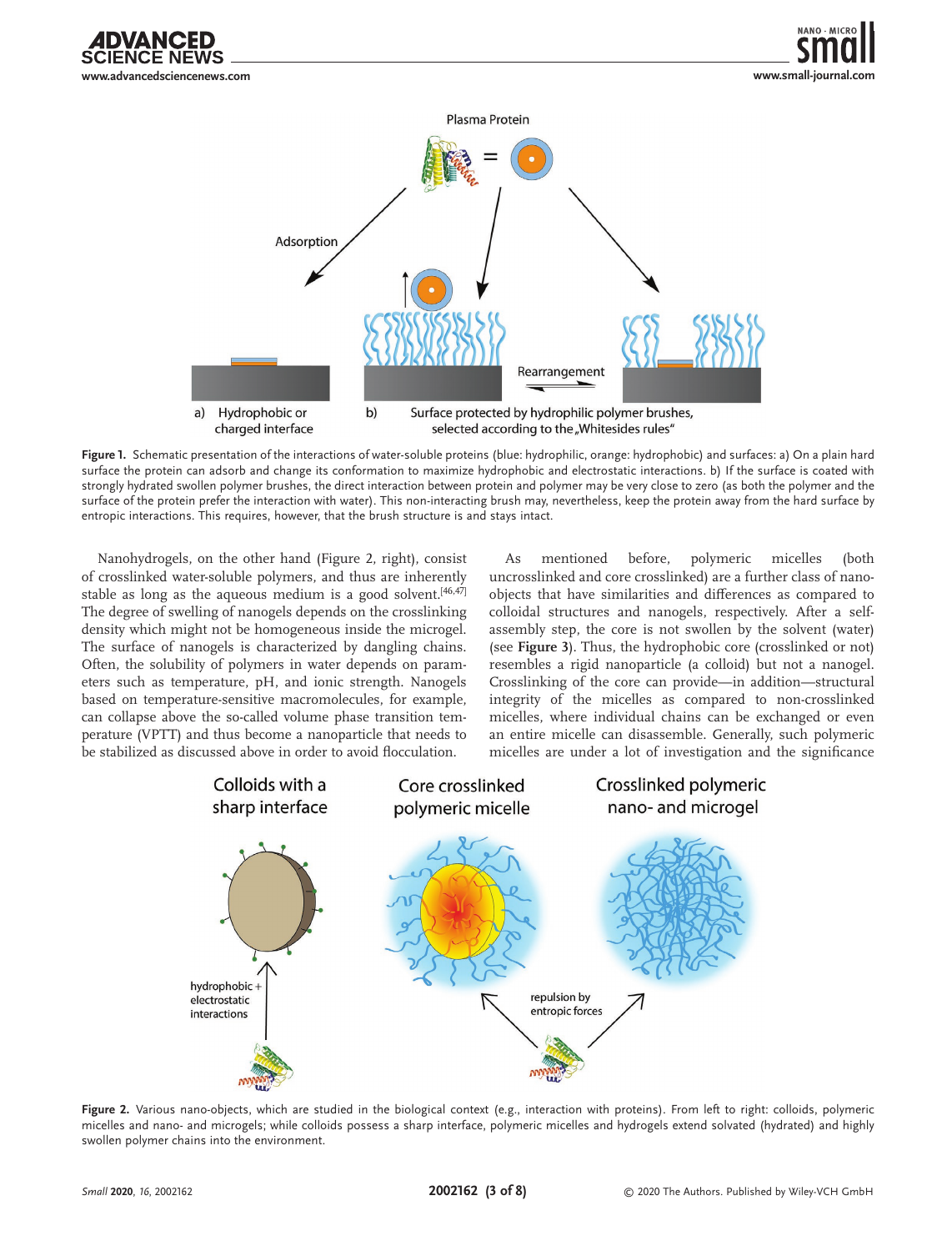



**Figure 3.** Preparation and crosslinking of micelles composed of amphiphilic block copolymers. After self-assembly of the polymers into micelles, they are crosslinked to freeze the dynamic system.

of stable (core crosslinked) structures for nanomedicines has been pointed out quite recently.<sup>[21]</sup>

The hydrophilic shell of the polymer micelles leads to a steric stabilization similar to sterically stabilized colloids or hydrogels; however, the details of the shell are different. Since the micelles are formed by block copolymers, the "grafting density" of the hydrophilic chains is very high (the Supporting Information in ref. [29] gives a surface density of  $5-6$  nm<sup>2</sup> per chain as an estimate of the grafting density). Similar to nanogels, the segment density in the hydrophilic shell will decay towards the periphery.

Furthermore there are nanohydrogels or polyplexes with a cationic core, which can be used to transport short interfering RNA (siRNA), mRNA, or pDNA.<sup>[48-51]</sup> Their inner core changes its properties from cationic, hydrophilic, and mobile to neutral, more hydrophobic and relatively solid due to polyplex formation after loading. They add the complexity of a charged and partly shielded core and shall thus not be discussed further in this context, as well as core multi-shell nanocarriers, [14,34,35,52] which can have a rather complex internal structure.

The different internal structure of colloidal nanoparticles, core crosslinked micelles, and nanogels, respectively, are illustrated in **Figure 4**, where the volume fraction of the (polymer) material is plotted versus the radial distance from the particle center. Hard colloids reveal a box profile: the particle consists of the dense material and has a sharp surface. Micelles have the same type of core, but a smoothly decaying segment density in the shell, whereas microgels are entirely swollen by the solvent and thus have a low polymer concentration in the center and the density decreases smoothly to the periphery.

**www.small-journal.com**

This different internal structure leads to distinctly different physico-chemical properties. For nanoparticles with a sharp surface, the determination of size and electrophoretic mobility (zeta-potential) is rather simple, at least in aqueous media. On the other hand, the "fuzzy" surface of micelles and nanogels renders the concept of size and "surface" charge much more complex. First, different experimental techniques for the determination of the size probe different properties and thus can lead to a different result. Furthermore, the size can change upon interaction with other species in the solution and at interfaces because of the deformability of the soft object. It is, for example, well known that nanogels can penetrate through pores that are much smaller than the nanogels diameter and even very large microgels can be taken up by cells if they have a low cross linker content.<sup>[53-56]</sup>

The concept of zeta-potential is not well-defined for soft objects as charged groups as well as their counter-ions can be distributed inside the object. Despite the fact that models for soft, penetrable charged objects have been developed,<sup>[57]</sup> one should rather report electrophoretic mobilities instead of zeta-potential, which are calculated using models for rigid nanoparticles with a sharp surface.

The interaction of the different types of nanosized objects with plasma proteins will also be different. It happens in water as a solvent and is dominated by hydrophobic and ionic interactions.<sup>[58]</sup> For colloidal systems, it is relatively easy for the protein



**Figure 4.** Radial density profile for different types of nanosized objects. a) Colloid with a hard sphere and sharp surface (left); b) Micelle with a hard core and a swollen shell (middle); c) Swollen microgel (right). The volume fraction of the (polymer) material is plotted versus the distance from the center of the object.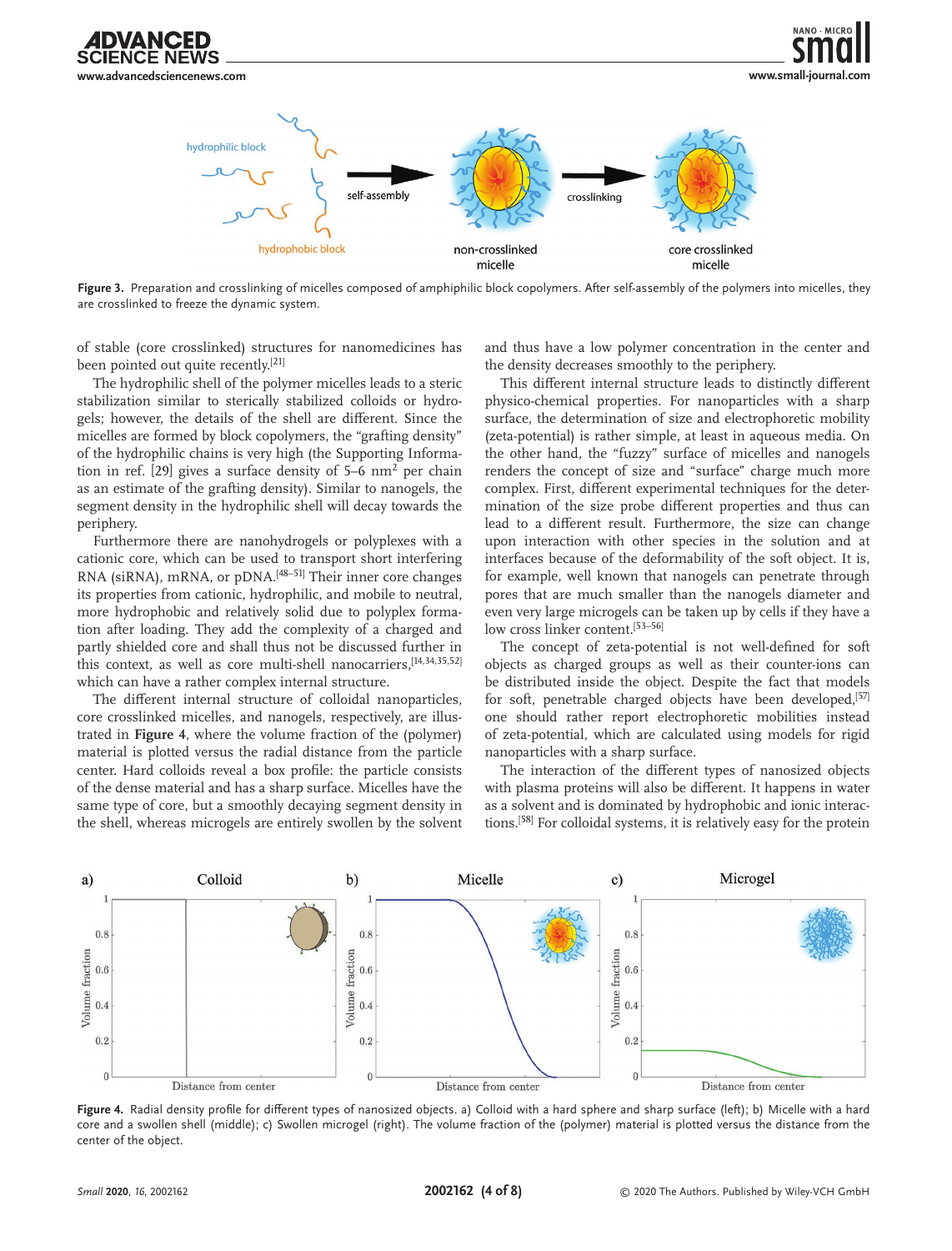to reach the sharp interface (see Figure 2) if it is only stabilized by charges or detergents with a low CMC (such structures will rearrange with time and leave hydrophobic patches on the surface, Figure 1). Such systems are known to form a protein corona. In addition, the proteins can change their conformation at the sharp interface (denature) and this can induce the adsorption of more proteins.<sup>[59]</sup> Landfester and coworkers characterized the protein adsorption on polystyrene nanoparticles. Thereby, they determined the amount of adsorbed proteins to be 350 to 1330 proteins per nanoparticle (depending on the functionalization and the pH). [60] Also for nanocapsules from hydroxyethyl starch (HES), which are prepared by dense crosslinking in an inverse miniemulsion (note: due to this process they are more like a hollow colloid, contain detergents and are not sterically stabilized towards the outside!) similarly high amounts of adsorbed protein were observed.<sup>[61]</sup> This presents a huge contrast to the mentioned findings for core crosslinked micelles, where much less than one protein per micelle was found to be associated.<sup>[29]</sup> In another recent study the amount of adsorbed proteins on pNIPAM and pNIPMAM nanogels were found to be more than 1000-fold lower as compared to colloidal structures.<sup>[62]</sup>

**www.advancedsciencenews.com**

IDVANCED **ENCE NEWS** 

We think that the observed difference can be explained in the way that in polymeric micelles and hydrogels, the protein solution will get in contact with a dense array of hydrophilic, watersoluble and thus strongly hydrated polymer chains. This dense polymer brush layer expels proteins for entropic reasons.

In addition, the polymeric shell material can be selected to be protein resistant (i.e., without any attractive interaction with proteins), a classification, which comes from the work to reduce the protein adsorption onto solid surfaces in contact with body fluids.<sup>[41,63-65]</sup> For this case, such highly swollen polymer brushes have been shown to be very effective if they follow the "Whitesides rules" (see above).<sup>[41,42]</sup> Typical examples for such polymers are PEG, poly(2-oxazoline) and polysarcosine.[63,64,66]

The radially decaying density profile of the strongly hydrated shell of micelles as well as the strongly swollen state of nanogels also affects the interaction with proteins. Although strongly hydrated polymer chains interact less with the proteins, both these nano-objects can in principle interact with proteins such that they are adsorbed near the fuzzy surface or "absorbed", that is, within the shell or nanogel, respectively. Whether adsorption and/or absorption occurs will depend on the type of interaction (hydrophobic, electrostatic) but also on the size of the protein as well as on the segment density and mesh-size of the micelle and nanogel. The segment density can be increased by a higher cross linker content or via branching. Hereby, the use of dendritic moieties was shown to increase colloidal stability and to reduce interaction with proteins.<sup>[14,67,62]</sup>

Binding of guest species to soft nano-objects can lead to a decrease in the size of the soft host, which can deswell a bit upon complexation with the guest. This was also described for liposomal structures, which consist of a hollow, aqueous core. The adsorbed layer of the guest species (proteins) leads to osmotic pressure resulting in shrinkage of the host structure.[68] Whether the binding of oppositely charged guest species leads to charge reversal, depends on how far the guest penetrates the host.[69,70]

Concerning nanogels, there seem to be only very few reports in the literature that specifically address the protein corona. Temperature-sensitive nanogels are of particular interest as the temperature might be employable to control/switch a protein corona. O'Brien et al. reported that chemical functionalization of pNIPAM nanogels provides the possibility to tune the protein corona by temperature as well as by pH and the type of buffer.[71]

While pNIPAM microgels show only little adsorption of proteins,<sup>[71,14]</sup> Cedervall et al. reported that pNIPAM microgels hydrophobically modified by copolymerisation with *N-tert*butylacrylamide show higher protein adsorption.<sup>[72]</sup> Miceli et al. recently investigated the protein corona in detail for pNIPAM and pNIPMAM based microgels, the latter have a VPTT >40 °C and therefore are swollen and colloidally stable at body temperature.<sup>[62]</sup> Copolymerization with dendritic polyglycerol renders the microgels more hydrophilic, which enhances colloidal stability and further reduces the amount of adsorbed proteins by one order of magnitude compared to microgels with the more hydrophobic *N*,*N*′ methylenebisacrylamide as crosslinker.

So, a view at the molecular structure of the nanoparticle helps to understand their interaction with plasma proteins. But, are nanosized objects without a significant protein corona relevant? Generally, nanosized drug delivery systems offer the potential to substantially change the body distribution of small molecular active components attached to it. Especially relevant is thereby the possibility to modulate pharmacokinetics, for example, to increase the circulation time in order to enhance the accumulation at the target location in the body due to the EPR effect (passive targeting)[73] or by functionalization of the nanoparticle with specific target ligands (active targeting).<sup>[74]</sup> Now, the blood clearance of nanoparticulate structures is not yet understood on a molecular level. So, it might be that one nanosized system circulates very long because it does not have a protein corona, while another one circulates for a long time because it adsorbs "perfect" proteins such as dysopsonins (for example, lipoproteins and human serum albumin). Dysopsonin proteins were found to have a positive effect on the circulation time and biodistribution of nanocarriers, on which they adsorb. In contrary, opsonins such as immunoglobulins, complement proteins, or coagulation proteins can mark nanocarriers by adsorbing on the surface and present them to the immune system resulting in decreased circulation times and higher accumulation in liver and spleen.[68,75]

The problem with a protein corona that might support particle circulation is, however, that according to present knowledge, it depends strongly on the individual person, their disease, current therapy, and possibly their diet (heavy meal or not).<sup>[76,77]</sup> But this means that the pharmacokinetics of any nanoparticulate system, which relies on a spontaneous protein corona formation, will hardly be predictable and differ between patients. It may thus even require a personalized optimization of drugs. A proper precoating of nanoparticles<sup>[78]</sup> may solve this problem if the artificially prepared corona is stable enough. On the other side, nanoparticles like, for example, CPC634, which do not have a detectable protein corona, show enhanced circulation times—per se—and very little variability between the patients.[26,29,79]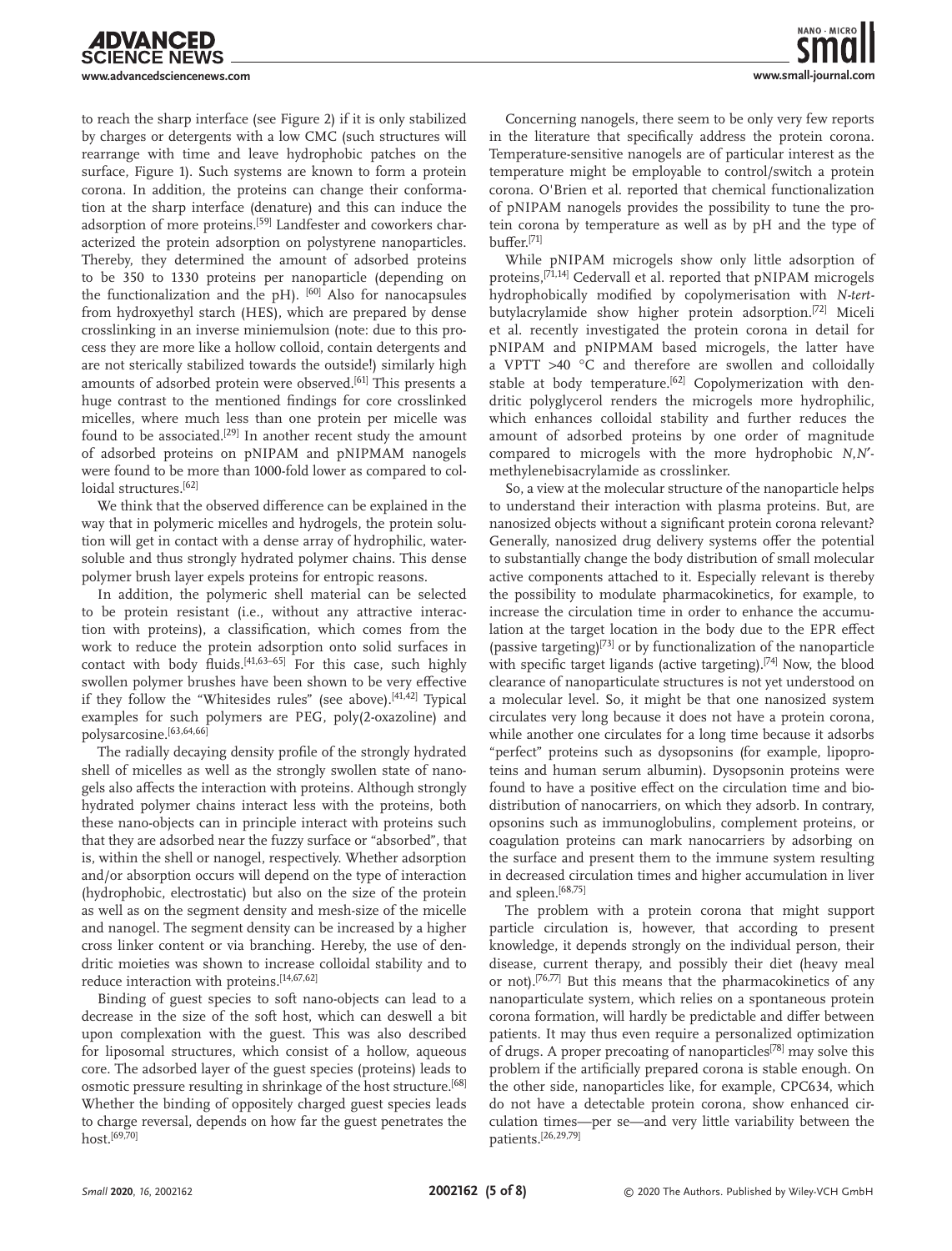In this context, it is also advisable to look for the macrophage uptake of the nanoparticles, because a low macrophage uptake is linked to prolonged circulation times.<sup>[80]</sup> Here, polymer micelles with a hydrophilic polysarcosine shell show a low unspecific uptake and a long circulation time.[81]

Now, given that it has some advantages to prepare nanoparticles with a neglectable protein corona, what are reasonable methods to make them? At first, the proteins should be kept away from the sharp interface and here steric repulsion seems most reasonable. First, this requires the use of protein resistant materials, like PEG, poly(2-oxazoline), or polysarcosine. Second, core-shell structures are required to avoid access to such interfaces. Generally, this can be done either by chemical grafting of polymers to the interface or by a self-assembly process of amphiphilic molecules. Here, self-organization seems to be most robust, because during this process the structures assemble naturally in such a way that the surface tension is minimized. Thus, the hydrophilic polymer chains will get distributed homogeneously on the surface of the hydrophobic inner core, whilst all hydrophobic structures try to "hide" in the inner part of the micellar structure. On the other hand, during a chemical surface modification (to stabilize a colloidal system and prevent it from aggregation), parts of the surface might not react and will thus not be covered with the "protein-repellent" material. Another important point is the grafting density of the hydrophilic stealth material. While in a self-organized system the grafting density is determined by the ratio of hydrophilic and hydrophobic blocks, the density of chemical grafting to a sharp surface will always depend on all the details of the reaction process. By self-assembly, it is easy to reach densities of 5–6 nm2 per hydrophilic chain (see ref. [10] and estimate in the Supporting Information of ref. [29]). Interestingly, this is just the packing density for which Farokhzad and coworkers found prolonged circulation times in mice.[10]

At last, the steric stabilization should be stable for hours or better a day to effectively modulate pharmacokinetics. For this purpose, the diffusion of the shielding polymers away from the surface has to be prevented. Linking it to the surface by hydrophobic interactions, as in the case of detergents, is probably not enough, except when the CMC gets extremely low. Thus, uncrosslinked polymer micelles tend to disintegrate with time.<sup>[19,82,83]</sup> Chemical crosslinking is successful, as shown here.<sup>[21]</sup> However, kinetic concepts like the use of a glassy hydrophobic polymer, a crystalline hydrophobic polymer like polylactid<sup>[25]</sup> or a strongly interacting polymer as hydrophobic block might work also, to keep the shielding polymers at the desired location on the surface of the inner core. In this context, Shi et al. compared physical and chemical stabilization strategies (e.g.,  $\pi-\pi$  stacking, stereocomplexation, free radical polymerization, click chemistry, etc.) for polymeric micelles, to prevent the dissociation of unimers in the body.<sup>[84]</sup> In conclusion, we would like to state that as long as the crosslinking is efficient, self-assembled systems can be very stable and recommendable.

The presence or absence of plasma proteins on the nanoparticles will also have some influence on cellular uptake, circulation time, active and passive targeting, and loss of cargo. $[13]$ For some thoughts in this direction, see the Supporting Information.

As outlined above, the internal structure of nanosized objects—especially the strongly hydrated/swollen shell or network versus a sharp "hard" surface—is relevant for biomedical applications. Rigid colloids, core crosslinked micelles, nanogels and many other more complex nanoparticles are used in the biomedical context.<sup>[14]</sup> They all are nanoparticles, although the joint term "nanoparticle" hides their difference. The term "nanoparticle" has two disadvantages: i) it is used differently in different scientific communities and ii) it does not provide information on the presence/absence of a strongly hydrated/ swollen shell, on the internal structure and especially on the accessibility of the interface. Determining and specifying the internal structure of nanosized objects is therefore indispensable in order to develop a rational design of such systems for applications in the biological context.

# **Supporting Information**

Supporting Information is available from the Wiley Online Library or from the author.

## **Acknowledgements**

W.R. thanks the Deutsche Forschungsgemeinschaft (DFG) for funding within SFB 985 "Functional Microgels and Microgel Systems". I.A. and R.Z. thank the DFG for funding within the SFB 1066 "Nanoparticlular Polymeric Carriers for Tumor-Immun-Therapy". Furthermore R.Z. thanks Prof. Matthias Barz, University Leiden, NL for many stimulating discussions about the topic and a critical proof reading. Open access funding enabled and organized by Projekt DEAL.

## **Conflict of Interest**

The authors declare no conflict of interest.

## **Keywords**

colloids, microgels, nano-sized drug delivery particles, polymeric micelles, protein corona, surface interactions

> Received: April 3, 2020 Revised: July 20, 2020 Published online: August 28, 2020

- [2] G. Oberdörster, E. Oberdörster, J. Oberdörster, *Environ. Health Perspect.* **2005**, *113*, 823.
- [3] S. Tenzer, D. Docter, J. Kuharev, A. Musyanovych, V. Fetz, R. Hecht, F. Schlenk, D. Fischer, K. Kiouptsi, C. Reinhardt, K. Landfester, H. Schild, M. Maskos, S. K. Knauer, R. H. Stauber, *Nat. Nanotechnol.* **2013**, *8*, 772.
- [4] M. J. Vicent, H. Ringsdorf, R. Duncan, *Adv. Drug Delivery Rev.* **2009**, *61*, 1117.
- [5] M. van Elk, B. P. Murphy, T. Eufrásio-da-Silva, D. P. O'Reilly, T. Vermonden, P. W. E. Hennink, G. P. Duffy, E. Ruiz-Hernández, *Int. J. Pharm.* **2016**, *515*, 132.
- [6] J. Shi, P. W. Kantoff, R. Wooster, O. C. Farokhzad, *Nat. Rev. Cancer* **2017**, *17*, 20.

<sup>[1]</sup> G. Oberdörster, V. Stone, K. Donaldson, *Nanotoxicology* **2009**, *1*, 2.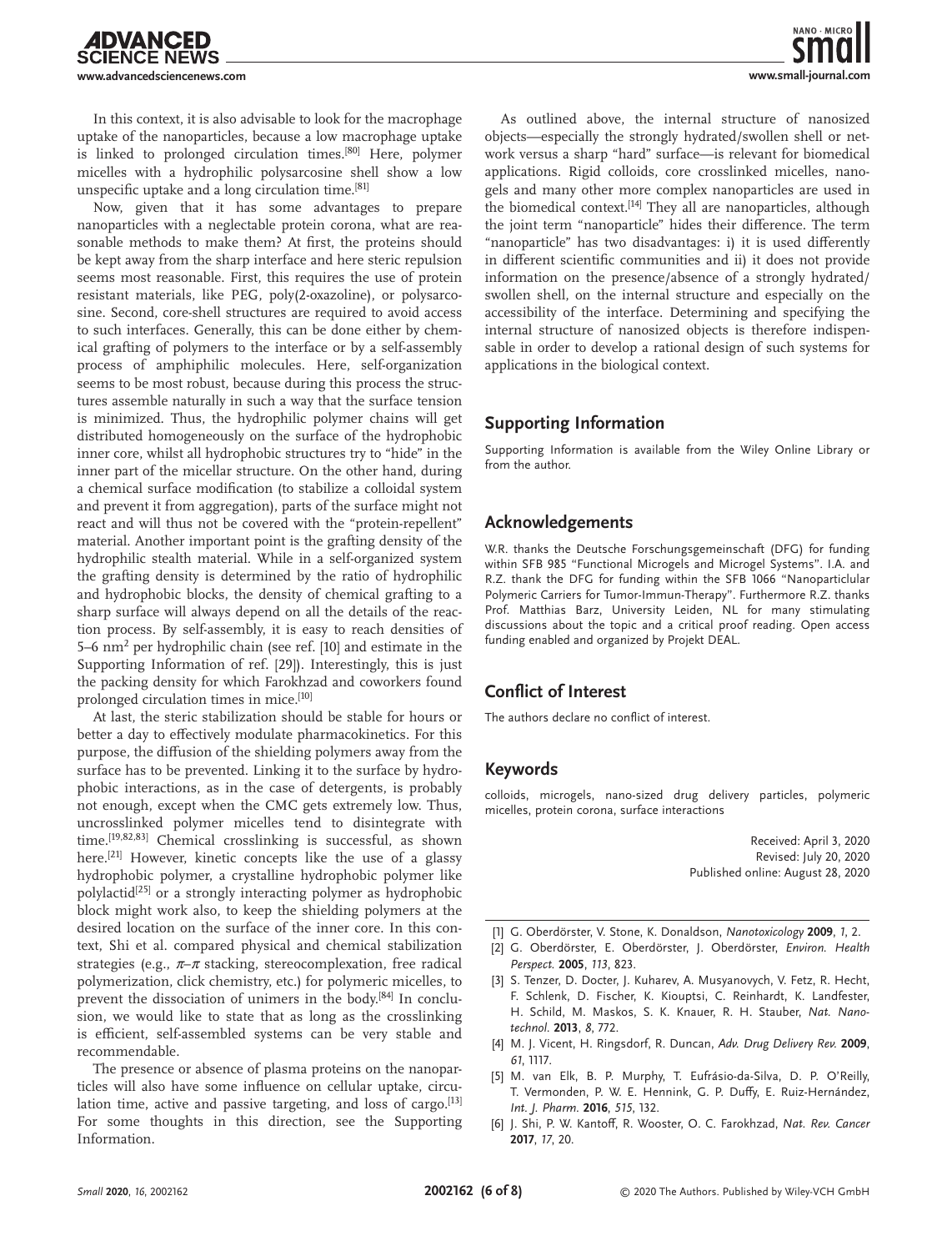#### **1DVANCED IENCE NEWS**

**www.advancedsciencenews.com**

- [7] E. Blanco, H. Shen, M. Ferrari, *Nat. Biotechnol.* **2015**, *33*, 941.
- [8] T. Cedervall, I. Lynch, S. Lindman, T. Berggård, E. Thulin, H. Nilsson, K. A. Dawson, S. Linse, *Proc. Natl. Acad. Sci. USA* **2007**, *104*, 2050.
- [9] B. Sahoo, M. Goswami, S. Nag, S. Maiti, *Chem. Phys. Lett.* **2007**, *445*, 217.
- [10] N. Bertrand, P. Grenier, M. Mahmoudi, E. M. Lima, E. A. Appel, F. Dormont, J. M. Lim, R. Karnik, R. Langer, O. C. Farokhzad, *Nat. Commun.* **2017**, *8*, 777.
- [11] A. Hilla, C. K. Paynea, *RSC Adv.* **2010**, *8*, 4017.
- [12] S. Ritz, S. Scho, N. Kotman, G. Baier, A. Musyanovych, J. Kuharev, K. Landfester, H. Schild, O. Jahn, S. Tenzer, V. Maila, *Biomacromolecules* **2015**, *16*, 1311.
- [13] K. Abstiens, S. M. Figueroa, M. Gregoritza, A. M. Goepferich, *Soft Matter* **2019**, *15*, 709.
- [14] K. Obst, G. Yealland, B. Balzus, E. Miceli, M. Dimde, C. Weise, M. Eravci, R. Bodmeier, R. Haag, M. Calderón, N. Charbaji, S. Hedtrich, *Biomacromolecules* **2017**, *18*, 1762.
- [15] J. Wang, U. B. Jensen, G. V. Jensen, S. Shipovskov, V. S. Balakrishnan, D. Otzen, J. S. Pedersen, F. Besenbacher, D. S. Sutherland, *Nano Lett.* **2011**, *11*, 4985.
- [16] C. M. Lo Giudice, L. M. Herda, E. Polo, K. A. Dawson, *Nat. Commun.* **2016**, *7*, 13475.
- [17] T. Miclăuş, C. Beer, J. Chevallier, C. Scavenius, V. E. Bochenkov, J. J. Enghild, D. S. Sutherland, *Nat. Commun.* **2016**, *7*, 11770.
- [18] L. Wang, J. Li, J. Pan, X. Jiang, Y. Ji, Y. Li, Y. Qu, Y. Zhao, X. Wu, C. Chen, *J. Am. Chem. Soc.* **2013**, *135*, 17359.
- [19] D. Di Silvio, N. Rigby, B. Bajka, A. Mayes, A. Mackie, F. Baldelli Bombelli, *Nanoscale* **2015**, *7*, 11980.
- [20] A. Salvati, A. S. Pitek, M. P. Monopoli, K. Prapainop, F. B. Bombelli, D. R. Hristov, P. M. Kelly, C. Åberg, E. Mahon, K. A. Dawson, *Nat. Nanotechnol.* **2013**, *8*, 137.
- [21] M. Talelli, M. Barz, C. J. F. Rijcken, F. Kiessling, W. E. Hennink, T. Lammers, *Nano Today* **2015**, *10*, 93.
- [22] D. Klepac, S. Petrova, P. Chytil, D. A. Weitz, S. K. Filippov, *Nanoscale* **2018**, *10*, 6194.
- [23] X. Wang, C. Yang, C. Wang, L. Guo, T. Zhang, Z. Zhang, H. Yan, K. Liu, *Mater. Sci. Eng., C* **2016**, *59*, 766.
- [24] M. Yokoyama, M. Miyauchi, N. Yamada, T. Okano, Y. Sakurai, K. Kataoka, S. Inoue, *Cancer Res.* **1990**, *50*, 1693.
- [25] J. Lu, S. C. Owen, M. S. Shoichet, *Macromolecules* **2011**, *44*, 6002.
- [26] Q. Hu, C. J. Rijcken, R. Bansal, W. E. Hennink, G. Storm, J. Prakash, *Biomaterials* **2015**, *53*, 370.
- [27] I. Pötsch, D. Baier, B. K. Keppler, W. Berger, in *Met. Anticancer Agents* (Eds: A. Cassini, A. Vessière, S. M. Meier-Menches), The Royal Society of Chemistry, London **2019**, pp. 308–347.
- [28] A. Varela-Moreira, Y. Shi, M. H. A. M. Fens, T. Lammers, W. E. Hennink, R. M. Schiffelers, *Mater. Chem. Front.* **2017**, *1*, 1485.
- [29] I. Alberg, S. Kramer, M. Schinnerer, Q. Hu, C. Seidl, C. Leps, N. Drude, D. Möckel, C. Rijcken, T. Lammer, M. Diken, M. Maskos, S. Morsbach, K. Landfester, S. Tenzer, M. Barz, R. Zentel, *Small* **2020**, *16*, 1907574.
- [30] J. C. Giddings, *Science* **1993**, *260*, 1456.
- [31] J. C. Giddings, *Sep. Sci.* **1966**, *1*, 123.
- [32] C. Weber, J. Simon, V. Mailänder, S. Morsbach, K. Landfester, *Acta Biomater.* **2018**, *76*, 217.
- [33] C. Weber, M. Voigt, J. Simon, A. Danner, H. Frey, V. Mailänder, M. Helm, S. Morsbach, K. Landfester, *Biomacromolecules* **2019**, *20*, 2989.
- [34] M. R. Radowski, A. Shukla, H. von Berlepsch, C. Böttcher, G. Pickaert, H. Rehage, R. Haag, *Angew. Chem., Int. Ed.* **2007**, *46*, 1265.
- [35] N. Alnasif, C. Zoschke, E. Fleige, R. Brodwolf, A. Boreham, E. Rühl, K.-M. Eckl, H.-F. Merk, H. C. Hennies, U. Alexiev, R. Haag, S. Küchler, M. Schäfer-Korting, *J. Controlled Release* **2014**, *185*, 45.
- [36] M. Hadjidemetriou, Z. Al-Ahmady, M. Mazza, R. F. Collins, K. Dawson, K. Kostarelos, *ACS Nano* **2015**, *9*, 8142.
- [37] M. Hadjidemetriou, S. McAdam, G. Garner, C. Thackeray, D. Knight, D. Smith, Z. Al-ahmady, M. Mazza, J. Rogan, A. Clamp, K. Kostarelos, *Adv. Mater.* **2019**, *31*, 1803335.
- [38] V. Hlady, J. Buijs, *Curr. Opin. Biotechnol.* **1996**, *7*, 72.
- [39] K. L. Prime, G. M. Whitesides, *J. Am. Chem. Soc.* **1993**, *115*, 10714.
- [40] W. Norde, J. Lyklema, *J. Biomater. Sci., Polym. Ed.* **1991**, *2*, 183.
- [41] E. Ostuni, R. G. Chapman, R. E. Holmlin, S. Takayama, G. M. Whitesides, *Langmuir* **2001**, *17*, 5605.
- [42] Q. Wei, T. Becherer, S. Angioletti-Uberti, J. Dzubiella, C. Wischke, A. T. Neffe, A. Lendlein, M. Ballauff, R. Haag, *Angew. Chem., Int. Ed.* **2014**, *53*, 8004.
- [43] D. F. Evans, H. Wennerström, *The Colloidal Domain: Where Physics, Chemistry, Biology, and Technology Meet*, 2nd ed., Wiley-VCH, New York **1999**.
- [44] W. Burchard, W. Richtering, *Prog. Colloid Polym. Sci.* **1989**, *80*, 151.
- [45] K. Rausch, A. Reuter, K. Fischer, M. Schmidt, *Biomacromolecules* **2010**, *11*, 2836.
- [46] F. A. Plamper, W. Richtering, *Acc. Chem. Res.* **2017**, *50*, 131.
- [47] M. Karg, A. Pich, T. Hellweg, T. Hoare, L. A. Lyon, J. J. Crassous, D. Suzuki, R. A. Gumerov, S. Schneider, I. I. Potemkin, W. Richtering, *Langmuir* **2019**, *35*, 6231.
- [48] P. Heller, D. Hobernik, U. Lächelt, M. Schinnerer, B. Weber, M. Schmidt, E. Wagner, M. Bros, M. Barz, *J. Controlled Release* **2017**, *258*, 146.
- [49] P. Heller, J. Zhou, B. Weber, D. Hobernik, M. Bros, F. Schmid, M. Barz, *Small* **2017**, *13*, 1603694.
- [50] N. Leber, L. Nuhn, R. Zentel, *Macromol. Biosci.* **2017**, *17*, 1700092.
- [51] L. Nuhn, S. Gietzen, K. Mohr, K. Fischer, K. Toh, K. Miyata, Y. Matsumoto, K. Kataoka, M. Schmidt, R. Zentel, *Biomacromolecules* **2014**, *15*, 1526.
- [52] A. J. Schmid, J. Dubbert, A. A. Rudov, J. S. Pedersen, P. Lindner, M. Karg, I. I. Potemkin, W. Richtering, *Sci. Rep.* **2016**, *6*, 22736.
- [53] I. V. Portnov, M. Möller, W. Richtering, I. I. Potemkin, *Macromolecules* **2018**, *51*, 8147.
- [54] S. Pan, J. M. G. T. Torres, T. Hoare, R. Ghosh, *J. Membr. Sci.* **2015**, *479*, 141.
- [55] G. R. Hendrickson, L. A. Lyon, *Angew. Chem., Int. Ed.* **2010**, *49*, 2193.
- [56] V. K. Switacz, S. K. Wypysek, R. Degen, J. J. Crassous, M. Spehr, W. Richtering, *Biomacromolecules* **2020**. [https://10.1021/acs.](https://10.1021/acs.biomac.0c00478) [biomac.0c00478](https://10.1021/acs.biomac.0c00478)
- [57] J. F. L. Duval, H. Ohshima, *Langmuir* **2006**, *22*, 3533.
- [58] S. Schöttler, K. Landfester, V. Mailänder, *Angew. Chem., Int. Ed.* **2016**, *55*, 8806.
- [59] V. P. Zhdanov, *Curr. Opin. Colloid Interface Sci.* **2019**, *41*, 95.
- [60] G. Baier, C. Costa, A. Zeller, D. Baumann, C. Sayer, P. H. H. Araujo, V. Mailänder, A. Musyanovych, K. Landfester, *Macromol. Biosci.* **2011**, *11*, 628.
- [61] S. Winzen, S. Schoettler, G. Baier, C. Rosenauer, V. Mailaender, K. Landfester, K. Mohr, *Nanoscale* **2015**, *7*, 2992.
- [62] E. Miceli, B. Kuropka, C. Rosenauer, E. R. O. Blanco, L. E. Theune, M. Kar, C. Weise, S. Morsbach, C. Freund, M. Calderón, *Nanomedicine* **2018**, *13*, 2657.
- [63] T. Schäfer, C. Muhl, M. Barz, F. Schmid, G. Settanni, in *High Performance Computing in Science and Engineering* (Eds: W. Nagel, D. Kröner, M. Resch), Springer, Cham **2019**, pp. 63–74.
- [64] I. Negwer, A. Best, M. Schinnerer, O. Schäfer, L. Capeloa, M. Wagner, M. Schmidt, V. Mailänder, M. Helm, M. Barz, H. Butt, K. Koynov, *Nat. Commun.* **2018**, *9*, 5306.
- [65] C. Zhao, L. Li, J. Zheng, *Langmuir* **2010**, *26*, 17375.